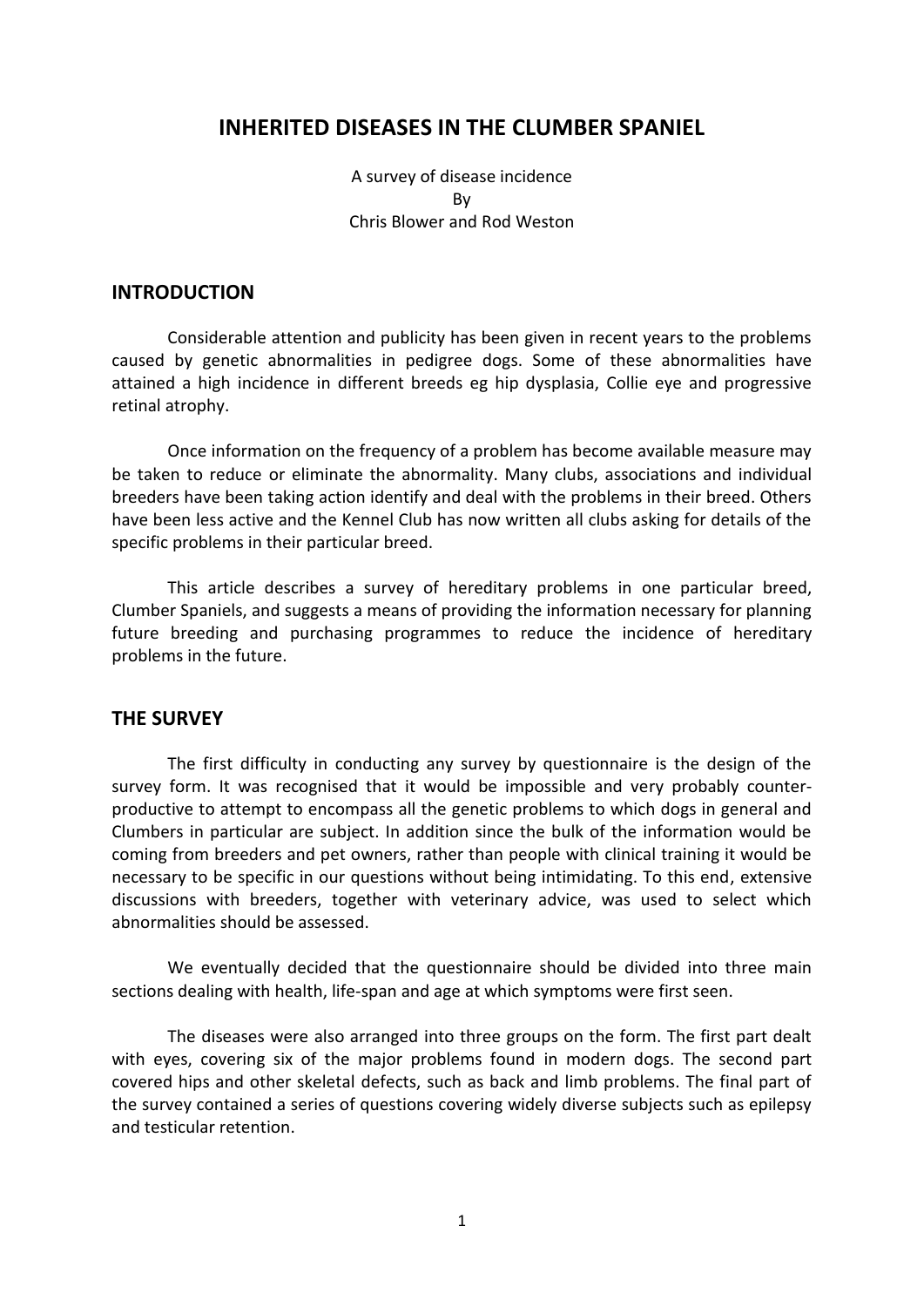The initial circulation was undertaken in two stages. The first consisted of press releases and sending the questionnaire itself to members of the Clumber Spaniel Club. Concurrent with this a letter was sent to the secretaries of overseas Clumber Spaniel Clubs asking for their help with this survey and requesting them to circulate their members.

Following a very heavy initial response we were able to produce a preliminary report of the findings after only a few months and this produced an opportunity to re-circulate the Clumber Spaniel Club membership and also to circulate members of the Working Spaniel Society.

The majority of the replies in the initial response were from people who had animals affected by hereditary disease. Only a few replies were received from people with completely healthy dogs. This is normal for a survey of this kind as it is to be expected that those who have purchased animals that have suffered from hereditary abnormalities would be more likely to respond.

In subsequent circulations it was made clear that only by receiving replies from people with healthy animals could the results be made statistically meaningful, and that a negative response was just as valuable as a reply detailing many defects in one animal.

As time went by replies started to arrive from Australia, New Zealand, the USA and Canada. Some of the more interested domestic breeders requested additional questionnaires after publication of the preliminary results so that they could send records of their dogs both past and present. After about a year from the initial circulation it was decided that no further replies would be forthcoming and the correlation of the forms began.

With the total number of replies standing a close to 200 and with many containing additional information and letters (often lengthy and quite moving in their detail and content), the time taken to correlate all the information was considerable and it has not been possible until now to produce an effective report.

## **RESPONSES TO SURVEY QUESTIONS**

The total number of completed questionnaires returned was 185, encompassing 63 recognisable affixes. Of these 138 animals were still living.

This total included 69 dogs and 74 bitches. Owing to an initial oversight the question of sex was not put on the original circulation and hence we do not have details of the sex of 42 animals from the first questionnaire.

Table 1 shows details of the life span of the animals included in the survey. Natural causes are defined as not requiring euthanasia.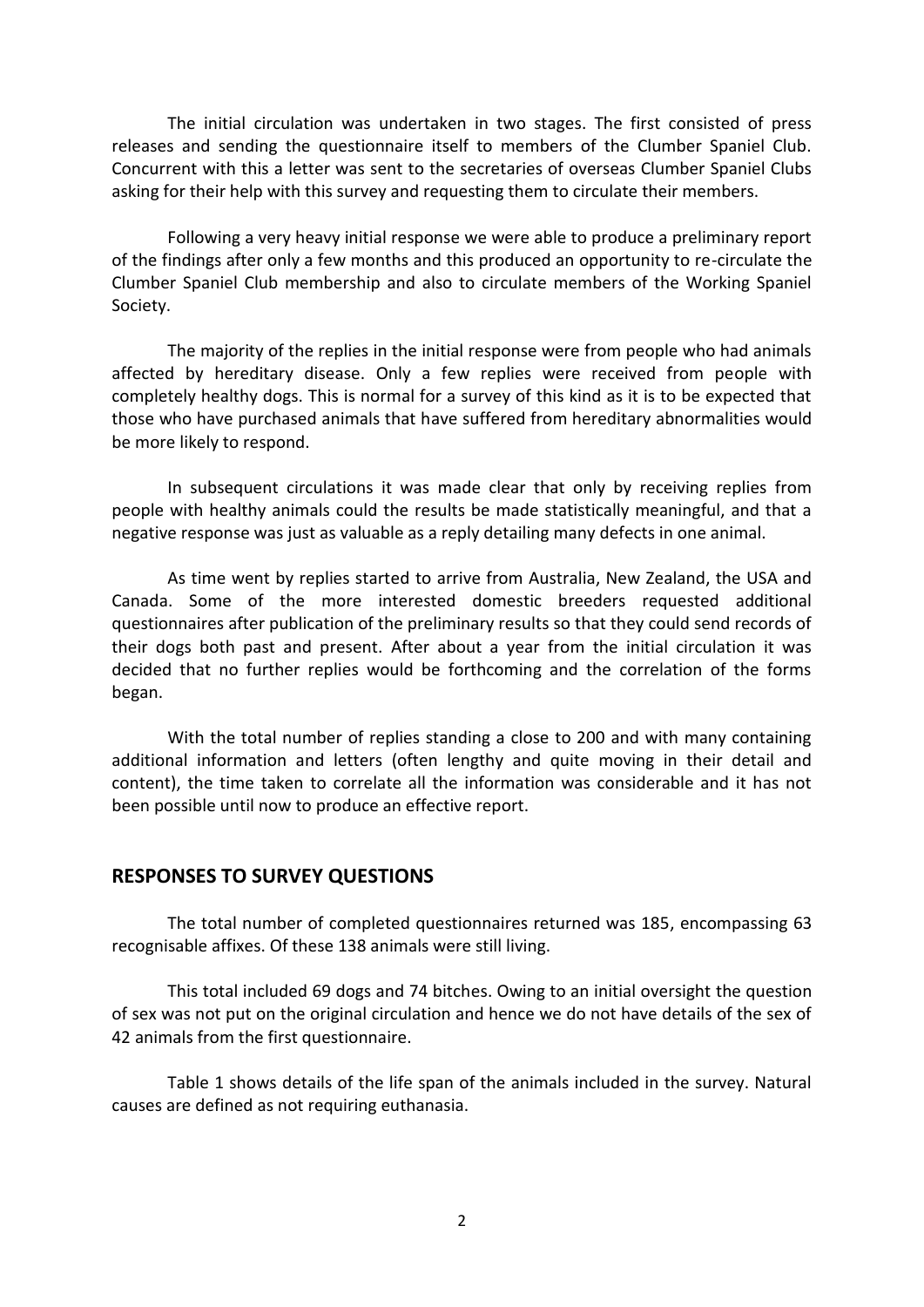| Average age of all animals in survey:            | $5.1$ yrs |
|--------------------------------------------------|-----------|
| Average lifespan of animals in survey:           | $7.1$ yrs |
| Average of animals dying from natural<br>causes: | 8.8 yrs   |
| Average age of living animals:                   | $4.4$ yrs |

Table 1: Average ages of animals included in the survey

In table 2 details of the problems in order of the percentage occurrence. All percentages are of the total of 185 except for birth problems and single/retained testicle where the percentage were calculated using the total number of each sex.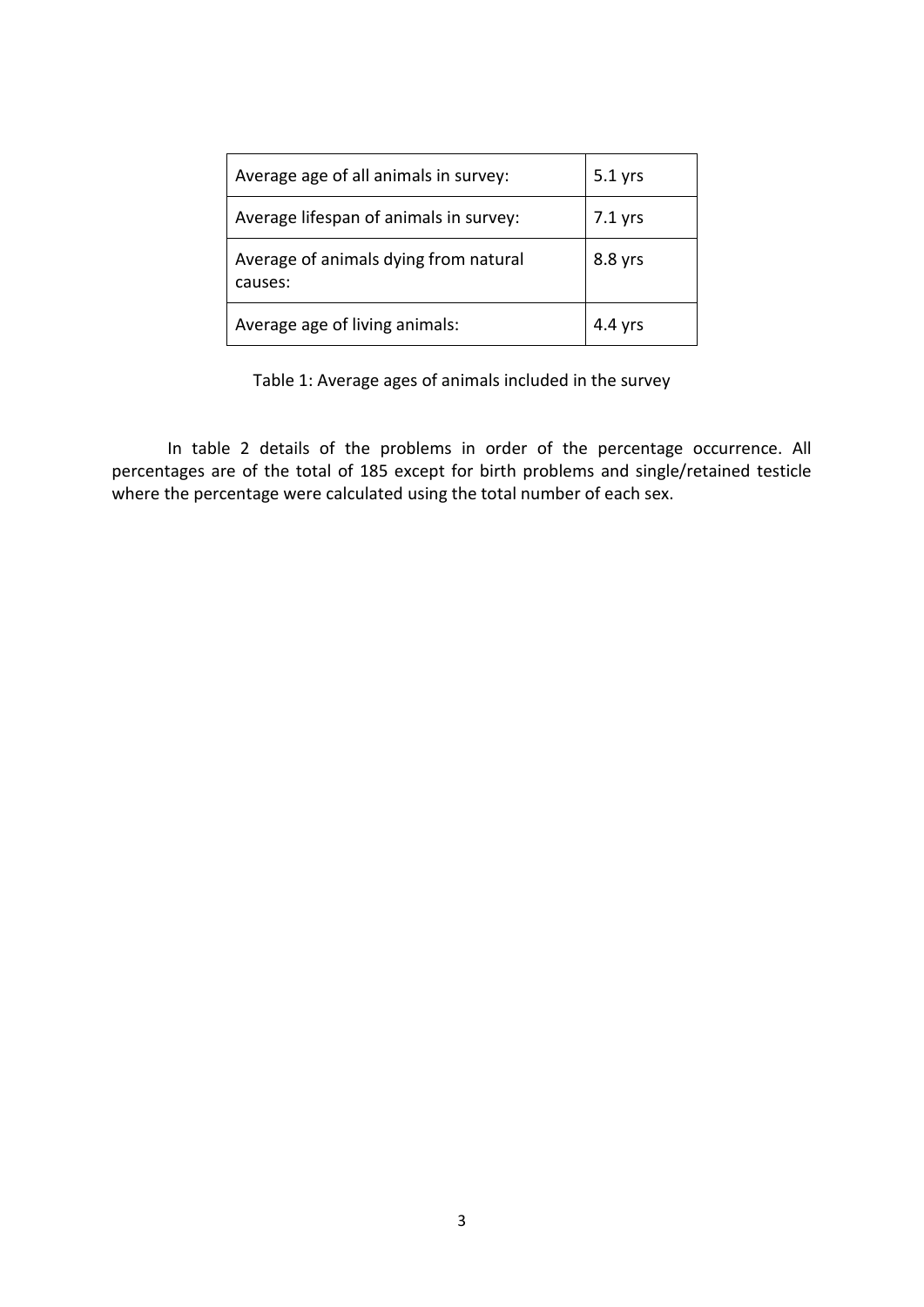|                                          | Number of animals<br>Percentage of total<br>affected |                        |
|------------------------------------------|------------------------------------------------------|------------------------|
| Birth problems (females only)            | 29                                                   | 39.0%                  |
| Entropion                                | 70                                                   | 37.8%                  |
| Poor or loss of sight                    | 30                                                   | 16.2%                  |
| Anal gland problems                      | 29                                                   | 15.7%                  |
| Single/retained testicle (males<br>only) | 8                                                    | 11.6%                  |
| <b>Forelimb lameness</b>                 | 18                                                   | 9.7%                   |
| <b>Hindlimb lameness</b>                 | 16                                                   | 8.6%                   |
| "Other" skeletal problems                | 16                                                   | 8.6%                   |
| <b>Back problems</b>                     | 15                                                   | 8.1%                   |
| Dry eye                                  | 14                                                   | 7.6%                   |
| Ectropion                                | 14                                                   | 7.5%                   |
| Cataracts                                | 5                                                    | 2.7%                   |
| Fading puppy syndrome<br>(females only)  | $\mathbf{1}$                                         | 1.4%                   |
| Progressive Retinal atrophy              | 0                                                    | 0                      |
| No problems yet diagnosed                | 42                                                   | 22.7%                  |
| Hip Dyplasia                             | Number scored = 85                                   | Average score = $42.7$ |

Table 2: Animals affected by inherited disease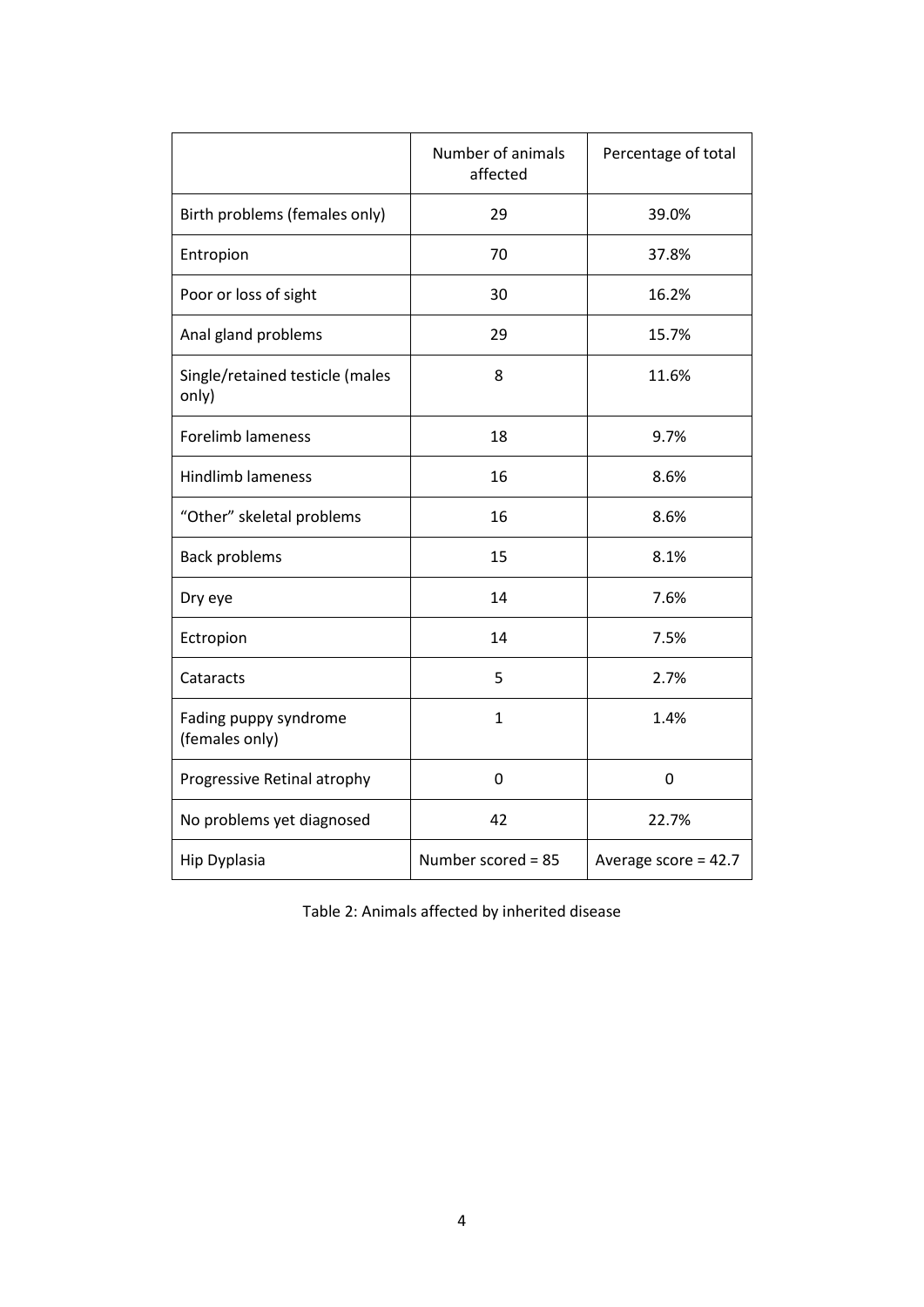#### **HIP DYSPLASIA**

As the question on hip dysplasia produced a wide and varied response we were able to look at it in more detail.

There were 185 dogs in the survey and 85 responses to the question on HD (45.9%). Of these 58 animals had been X-rayed and scored. This included 12 X-rays which have been assessed under the scheme operating in North America, which provides a written assessment ranging from "Excellent" to "Severely Dysplastic". There were 13 animals that had been X-rayed but not scored, and 14 animals which had symptoms of hip dysplasia but had not been X-rayed.

Of the 46 animals that had been scored under the BVA/KC scheme the average score was 42.96, which agreed well with the overall means given at the time of the survey for Clumber Spaniels in the BVA/KC scheme.

#### **DISCUSSION**

The results obtained from the survey show that the two most prevalent inherited problems that must be faced by responsible breeders of Clumber Spaniels are Hip Dysplasia and Entropion. In both cases around 30-40% of the breed were affected by at least one of these conditions.

Both of these abnormalities were known to be frequent in the breed. However the high levels of positive responses for poor or loss of sight, for anal gland problems and for testicular retention were not expected.

Even more surprising however are the figures concerning problems giving birth. Almost 40% of all females experience some form of problems during the course of their obstetric history. The trouble with this information is twofold. Firstly not all the female animals in the survey would have been used for breeding purposes and hence the true percentage of breeding bitches with problems may be much higher. Secondly the question was extremely broad in aspect, and as such it did not provide information about the causes of the problems encountered in this respect.

On a more positive note it is encouraging to note the relatively low incidence of such serious conditions as PRA, cataracts and epilepsy. It must be emphasised that the fact that we have not found these problems in the answers to this survey does not guarantee that they are totally absent in the breed, and the case of PRA it may in fact be included amongst the 16% with poor or loss of sight.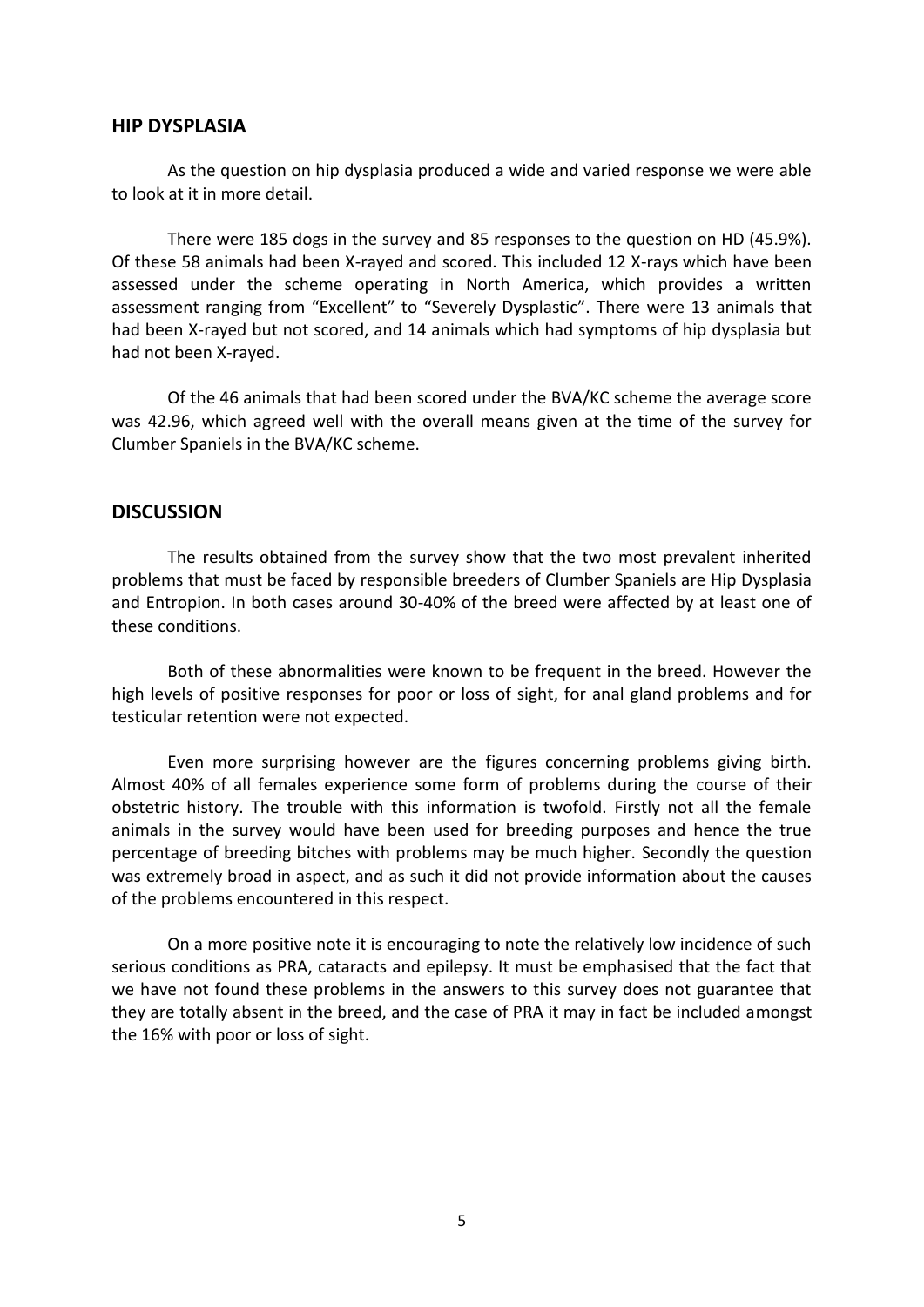### **RESULTS BY AFFIX**

It was never our intention to suggest that any breeder was producing a particular characteristic but to show the depth to which any problem was present in the breed as a whole. Indeed we had made it clear from the start that individual identities would be kept confidential. But the survey does show how the publication of results in which the animals are identified may be used by breeders to assist in the process of breeding to reduce genetic faults.

We received sufficient numbers of responses from three affixes to make comparisons, and these are shown in table 3. While accepting that the numbers are low and that the evidence given does not give statistical proof, it can be seen that animals from the three different affixes, or breeding lines, exhibit different probabilities of having a particular trait.

If the two main problems are examined more closely we see that animals from lines of affix A have a far greater tendency to entropion than either B or C. If breeders were aware that entropion was a particular problem in this line they could select their breeding stock not only on physical characteristics but on a genetic probability of reducing entropion within the offspring.

The same could be said of hip dysplasia. It will be seen that animals of Affixes A and C have a lower hip score than those of B, and indeed of the breed in general. Information such as this could be useful to breeders both in respect of a particular animal and of the lines it comes from. Animals could be selected from stock likely to produce offspring with lower hip scores than the breed average.

If this information was made available within all breeds it would be possible to work towards improving the health and genetic soundness of a breed without necessarily departing from the breeder's ideal of "type".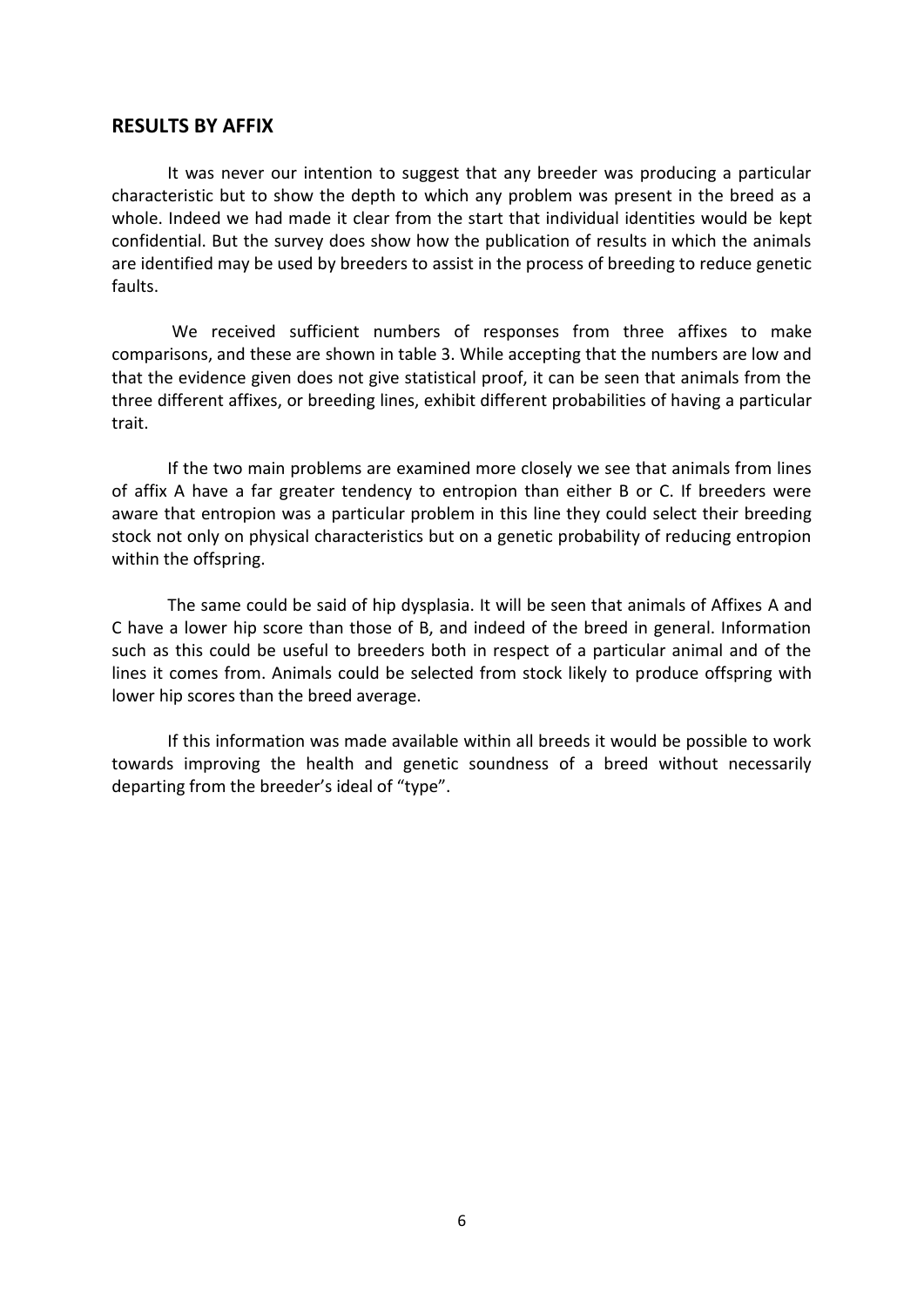|                          | Affix A        | Affix B        | Affix C        |
|--------------------------|----------------|----------------|----------------|
| <b>Total Number</b>      | 12             | 10             | $\overline{7}$ |
| Mean Age (yrs)           | 4.9            | 4.0            | 4.9            |
| Poor/loss of sight       | $\overline{2}$ | 3              | $\mathbf{1}$   |
| Cataract                 |                |                |                |
| PRA                      |                |                |                |
| Ectropion                |                |                |                |
| Entropion                | 6              | 3              | $\overline{2}$ |
|                          | (50%)          | (30%)          | (30%)          |
| Forelimb lameness        | $\overline{2}$ | $\mathbf{1}$   | $\mathbf{1}$   |
| <b>Hindlimb Lameness</b> | $\mathbf{1}$   | $\overline{2}$ | $\mathbf{1}$   |
| <b>Back problems</b>     | $\mathbf{1}$   |                | $\overline{2}$ |
| HD: Number scored        | 9              | 3              | 3              |
| Mean score               | 27.6           | 43.7           | 26.0           |
| Other limb problems      | $\mathbf 1$    | $\mathbf{1}$   | $\mathbf{1}$   |
| Single/retained testicle |                |                | $\mathbf{1}$   |
| Epilepsy                 |                |                |                |
| Anal gland problems      | 1              | 3              | $\overline{2}$ |
| <b>Birth problems</b>    | 3              | 3              | $\mathbf{1}$   |
| Fading Puppy syndrome    |                |                |                |

Table 3: Analysis of problems in 3 Affixes